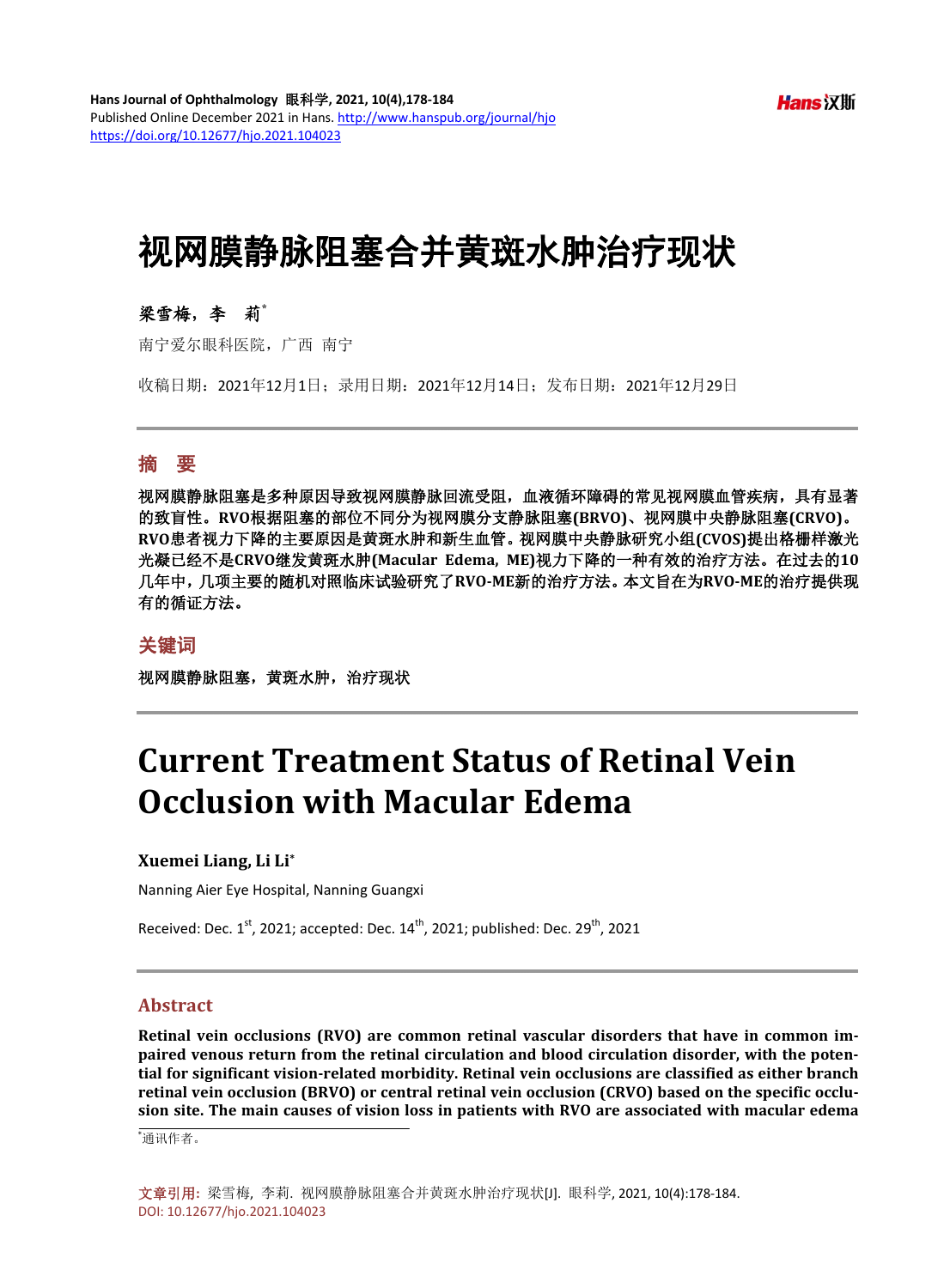**and neovascularization. The central vein occlusion study (CVOS) group demonstrated that grid laser photocoagulation is not an effective treatment for decreased vision due to CRVO-related macular edema. However, in the past ten years, several major randomized controlled clinical trials have investigated new therapeutic modalities for the treatment of macular edema secondary to RVO. This article aims to provide insight into current evidence based approaches to the treatment of RVO with macular edema.**

## **Keywords**

**Retinal Vein Occlusion, Macular Edema, Treatment Status**

Copyright © 2021 by author(s) and Hans Publishers Inc. This work is licensed under the Creative Commons Attribution International License (CC BY 4.0). <http://creativecommons.org/licenses/by/4.0/> Open Access $\boxed{6}$   $\boxed{0}$ 

# **1.** 前言

视网膜静脉阻塞(RVO)是我国第二大致盲性眼病(仅次于糖尿病视网膜病),通常与潜在的全身性疾病 有关。RVO 根据阻塞的部位不同分为视网膜分支静脉阻塞(BRVO)、视网膜中央静脉阻塞(CRVO)。RVO 患者因血流中断引起的多种并发症导致视力下降的风险,包括黄斑水肿(Macular Edema, ME)、黄斑缺血、 视神经病变、玻璃体积血,甚至牵引性视网膜脱离等[\[1\]](#page-4-0) [\[2\]](#page-4-1)。虽然所有视网膜静脉阻塞在临床特征上都有 许多共同之处,但它们在危险因素、预后,其至治疗上是不同的。即使是同一个疾病过程中,也存在严 重程度不同,例如一些患者可能完全没有症状,而另一些患者可能失去光感。因此,根据个体病情进行 个性化治疗非常重要。本文拟对 RVO 继发黄斑水肿(RVO-ME)治疗进行综述。

# **2.** 流行病学及危险因素

据估计,世界范围内 BRVO 的患病率为 0.4%, CRVO 约为 0.08%, 无性别差异,随着年龄的增长患 病风险增加[\[3\]](#page-4-2)。40 岁以上人群中 RVO 的患病率达 1%~2%, BRVO 的患病率是 CRVO 的 4 倍[3]。单眼 BRVO 患者在 3 年内对侧眼发生 RVO 的风险为 10% [\[4\]](#page-4-3)。CRVO 患者对侧眼的风险估计为每年 1%, 5 年 后增加到 7% [\[5\]](#page-4-4)。

RVO 的主要危险因素包括高血压、动脉粥样硬化和糖尿病;也可能继发于其他过程,如炎症、血管 痉挛或压迫[\[6\]](#page-4-5) [\[7\]](#page-4-6)。但 BRVO 最常见的原因还是动静脉交叉部位的小动脉增厚造成静脉受压升高[\[8\]](#page-4-7)。 CRVO 的危险因素包括全身和眼部,高血压、糖尿病、心血管疾病、轻度体力活动和更少的酒精摄入患 者 CRVO 的风险增加[\[9\]](#page-4-8)。CRVO 也与开角型青光眼有关[\[10\]](#page-4-9)。

# **3. RVO-ME** 发病机制

RVO 静脉血栓形成的确切发病机制尚不清楚。视网膜中央动脉粥样硬化可导致邻近的视网膜中央静 脉受压,导致血流紊乱、内皮细胞损伤和血栓形成[\[11\]](#page-4-10)。黄斑水肿(ME)的机制主要是由于静脉血栓形成 导致静脉引流不畅,视网膜大静脉扩张和迂曲,视网膜毛细血管压力增加。同时,这些变化触发血管内 皮生长因子(VEGF-A)及炎性因子的上调和释放,炎性因子又可进一步促进 VEGF-A 的上调和释放,使毛 细血管通透性增加,视网膜血流量减少,不同程度的缺血–缺氧,血液、液体和脂质渗出到视网膜,导 致黄斑细胞外水肿[\[12\]](#page-4-11) [\[13\]](#page-4-12)。近年来,越来越多的研究表明炎性介质上调在 RVO-ME 中起重要作用[\[4\]](#page-4-3) [\[5\]](#page-4-4)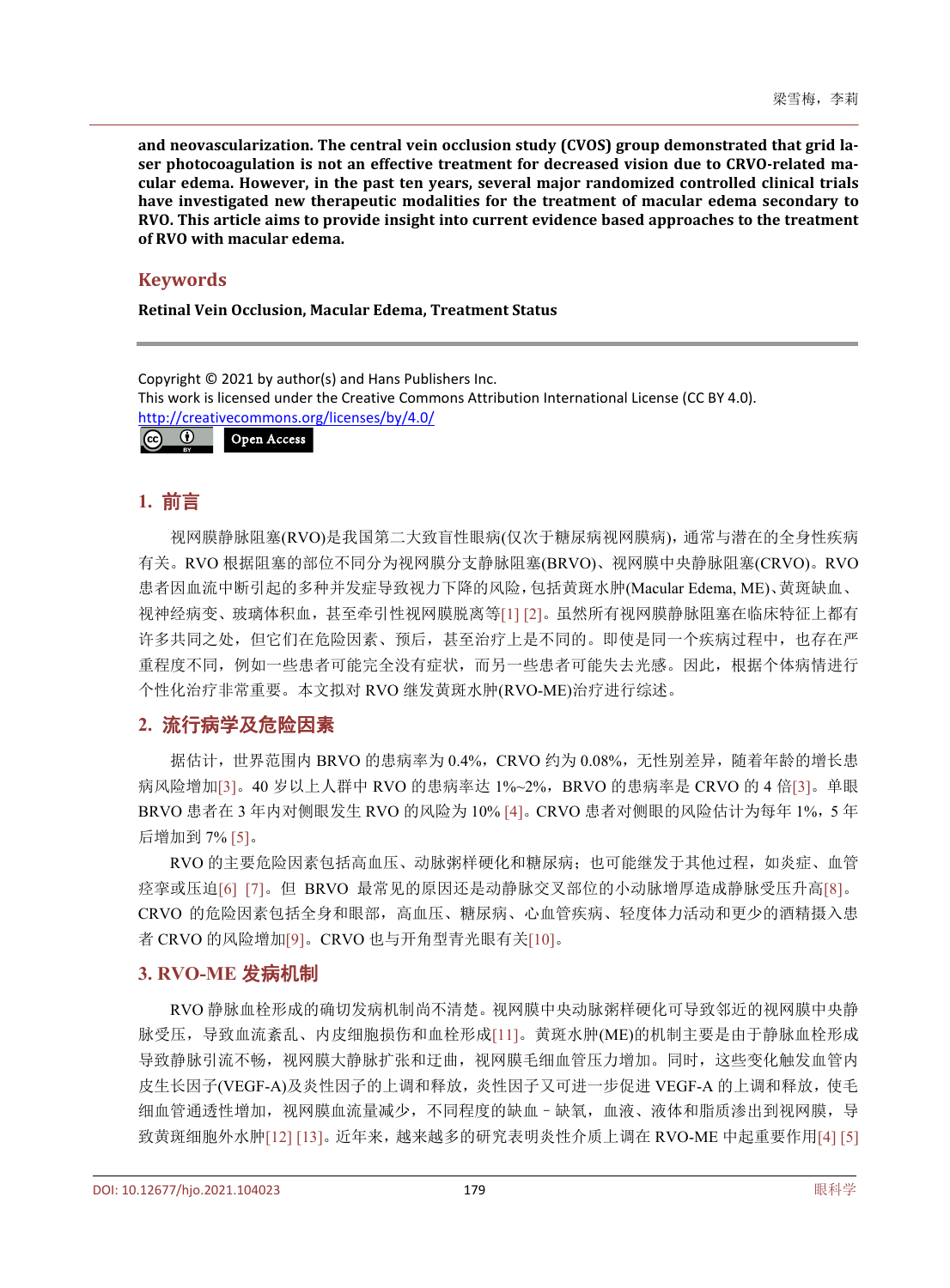[\[6\]](#page-4-5) [\[7\]](#page-4-6)。RVO 视网膜缺血–缺氧,还可使小胶质细胞活化,触发中性粒细胞的浸润,加重血视网膜屏障 的损伤,导致神经细胞损失[\[14\]](#page-4-13) [\[15\]](#page-4-14); 此外, 炎性介质上调, Müller 细胞功能异常, 视网膜液体渗漏, 引 起黄斑细胞内水肿[\[16\]](#page-4-15)。同时,多个研究表明 RVO 患者玻璃体液及房水中细胞粘附分子(ICMA-1)、单核 细胞驱化因子(MCP-1)、IL-6、IL-8及VEGF等炎性介质明显升高,与中央视网膜厚度成正相关[\[17\]](#page-4-16) [\[18\]](#page-5-0) [\[19\]](#page-5-1) [\[20\]](#page-5-2) [\[21\]](#page-5-3)。

#### **4. RVO-ME** 治疗

RVO 患者视力下降的最常见并发症是黄斑水肿(ME)。几项具有里程碑意义的试验为改善 BRVO 和 CRVO 患者的视觉效果提供了指导,与自然病程相比,基线视力可以预测不进行治疗时的预后。相对性 瞳孔传导阻滞(RAPD)的存在和毛细血管无灌注程度进一步影响 BRVO 和 CRVO 视力丧失[\[22\]](#page-5-4)。RVO-ME 的治疗有病因治疗和对症治疗,后者主要包括视网膜激光光凝、抗 VEGF 和皮质类固醇激素。

#### **4.1.** 视网膜激光光凝治疗黄斑水肿

在20世纪80年代早期,国家眼科研究所首先探索使用激光治疗BRVO继发的ME。对非缺血型BRVO、 视力 20/40 或更差、血管造影提示存在 ME 患者, 随机行格栅样激光或观察, 与观察组相比, 进行激光 治疗的患者视力提高 2 行以上(65% vs. 37%),且激光治疗的患者最终视力大于 20/40 的可能性高近 2 倍。 BRVO-ME 持续时间影响预后,发病时间大于 12 个月的患者恢复 2 行以上视力可能性小于发病时间小于 12 个月的患者(53% vs. 78%)。基于以上研究结果,黄斑格栅样激光光凝术成为与 BRVO 继发 ME 的标准 治疗方法,至今仍是一些患者的合理选择[\[23\]](#page-5-5)。

关于 CRVO-ME,激光治疗在整个试验人群中缺乏益处。然而,事后分析显示,激光可能降低较年 轻的亚组视力恶化。一般来说,激光不用于治疗 CRVO 相关的黄斑水肿,因为有更有效的选择。最近, 一些研究者探索了使用外周"靶向"激光光凝治疗无灌注区视网膜,以减轻抗 VEGF 治疗相关的经济负 担。从理论上讲,周围缺血视网膜导致眼部 VEGF 水平的上调,激光治疗缺血区可关闭 VEGF 来源。然 而,目前还没有研究证明使用外周激光治疗黄斑水肿有益处[\[24\]](#page-5-6) [\[25\]](#page-5-7)。

#### **4.2.** 抗 **VEGF** 治疗黄斑水肿

血管内皮生长因子(VEGF)是一种增加血管通透性的炎症细胞因子,在 RVO 患眼中 VEGF 明显升高 [\[26\]](#page-5-8)。抗 VEGF 已逐渐成为 RVO-ME 治疗的金标准。临床上使用的三种抗 VEGF 药物(雷珠单抗、阿柏西 普及康柏西普)均是通过玻璃体腔注射治疗。雷珠单抗是人源化单克隆抗体,对 VEGF-A 分子具有活性, 缺少抗体域的 Fc 部分, 对心血管系统的副作用最小, 也是目前唯一纳入 RVO-ME 治疗医保报销药品。

CRUISE 试验比较了连续 6 个月玻璃体腔注射雷珠单抗组治疗 CRVO-ME 和观察组的疗效。雷珠单 抗组显示明显的解剖和视觉改善[\[27\]](#page-5-9)。HORIZON 试验是在 CRUISE 试验基础上延伸,最初随机分配到观 察组的患者 6 个月后再进行积极治疗,尽管治疗后黄斑解剖和视力有轻微改善,但两组之间仍存在持续 的差异[\[28\]](#page-5-10)。这表明,虽然不是急症,但黄斑水肿的早期治疗对于视力恢复很重要。

阿柏西普是 VEGF 分子竞争性受体。VIBRANT 试验比较了每 4 周玻璃体腔注射阿柏西普与格栅样 激光治疗的效果,结果表明每月注射阿柏西普后 53%的患者视力有 3 行以上的改善,而激光组仅有 27%。 6 个月后, 激光组和注射组进行交叉, 注射组改为每 8 周玻璃体腔注射治疗, 视力得到维持。激光组通 过每月连续注射得到改善,但视觉效果的改善并不如注射组,这支持了避免延迟开始治疗的建议[\[29\]](#page-5-11)。 GALILEO/COPERNICUS 试验对每个月进行阿柏西普注射和假注射进行比较。结果显示,56%的治疗眼 和 12%的假注射眼视力提高了 3 行以上[\[30\]](#page-5-12) [\[31\]](#page-5-13)。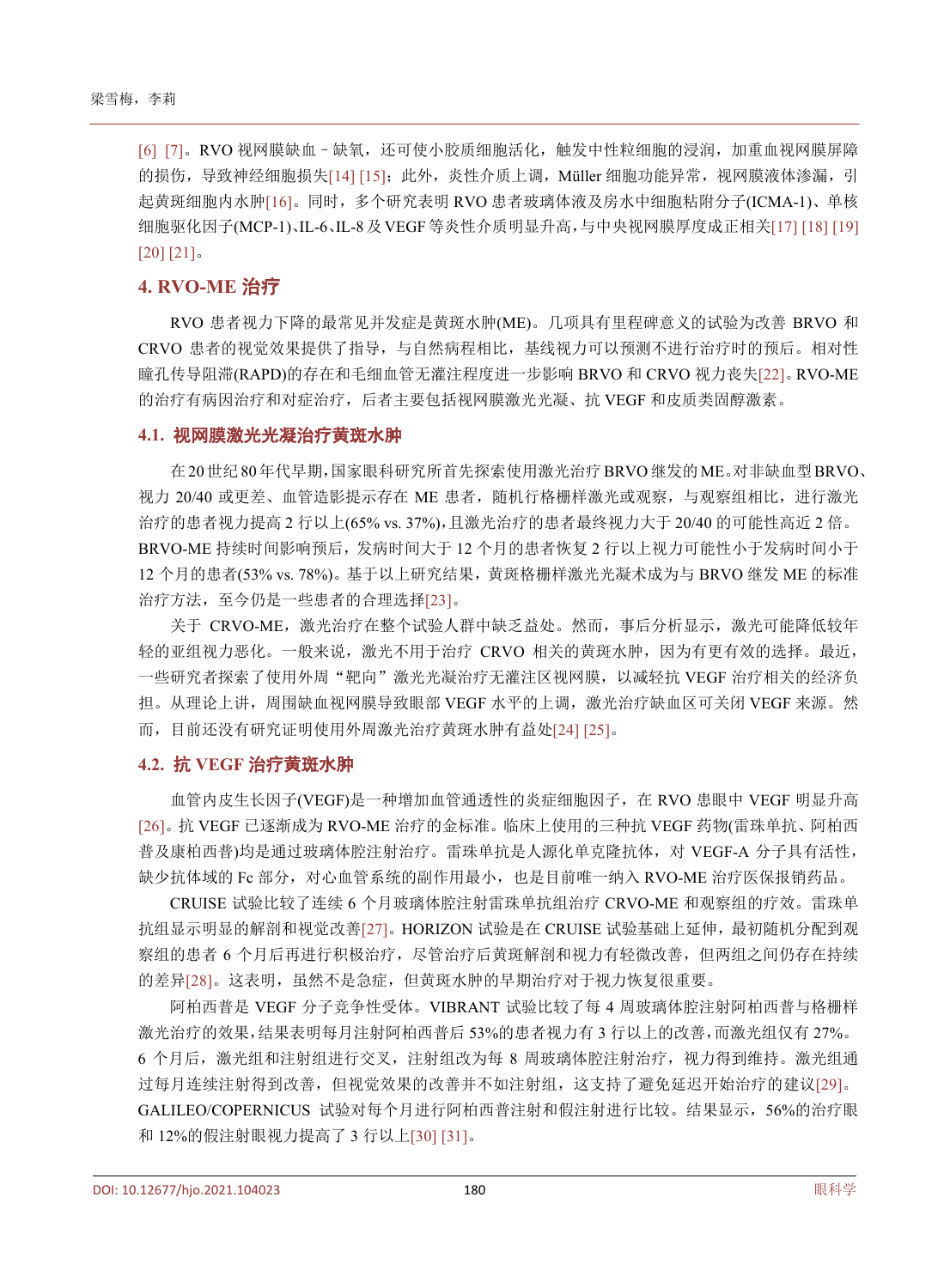吴香瑞等[\[32\]](#page-5-14)用 Meta 分析法评价视网膜激光光凝联合玻璃体腔注射雷珠单抗与单纯雷珠单抗治疗 BRVO-ME 的远期疗效及安全性;表明激光联合雷珠单抗相较单纯雷珠单抗治疗,在视力和黄斑中心凹 厚度方面的远期结果无明显差异,在雷珠单抗的注药次数和安全性方面也无较大差距。

上述临床试验在短期内提供了治疗指导。但在临床实践中,与 CRVO 相关的黄斑水肿是一种慢性疾 病,治疗护理负担很大。最直观的是当视网膜出现水肿时才进行治疗。然而,到底是联合治疗,补充激 光,或在降级治疗都是有差别的。对于这些情况,多中心试验无法提供可靠的指导,需要医生根据临床 情况进行判断。

#### **4.3.** 皮质类固醇激素治疗黄斑水肿

炎症在 RVO 的发病机制中起重要作用, 有部分 RVO-ME 患者使用抗 VEGF 效果不明显, 约 30% RVO-ME 患者 VEGF 水平在正常范围内,提示在部分患者中,VEGF 不是疾病活动的主要炎症因子[\[21\]](#page-5-3)。 2019 年欧洲视网膜专家协会(EURETINA)指南指出:针对 RVO-ME,抗炎治疗非常必要[\[33\]](#page-5-15)。

RVO 相关 ME 的下一个里程碑式的治疗突破可能是标准护理和皮质类固醇治疗。SCORE 研究小组 对 BRVO 及 CRVO 使用标签外无防腐剂曲安奈德(1 mg 和 4 mg)玻璃体腔内注射(IVTA)进行比较。同时 BRVO 补充激光,CRVO 则选择观察。在 BRVO 评分中,3 行以上视力改善率相似,激光改善率为 29%, IVTA 1 mg 改善率为 26%, IVTA 4 mg 改善率为 27%。但是 4mg IVTA 时不良事件发生率明显增加, 35% 的患者发生了白内障进展,41%的患者需要降眼压治疗。所有研究组 OCT 视网膜厚度在 1 年内均有改善, 黄斑中心凹厚度的中位数减少相似。基于以上研究结果,建议将格栅样激光作为 BRVO 合并黄斑水肿患 者的一线治疗[\[34\]](#page-5-16)。在 CRVO 评分中,与观察组相比,两组受试者视力提高 3 行以上均有更高比例(26%~27% vs. 7%)。与 4 mg 组相比,1 mg 组出现白内障、白内障手术和眼压升高的几率更低。近年来,由于抗 VEGF 治疗的副作用少,疗效明确,不含防腐剂的 IVTA 越来越少用于临床[\[34\]](#page-5-16)。

2009 年,美国食品药品监督管理局(FDA)批准了玻璃体内注射的地塞米松缓释剂(Ozurdex®) 0.7 mg 用于 RVO-ME 的治疗。一项随机、多中心、对照临床试验 GENEVA 研究了两种剂量的玻璃体腔地塞米 松(0.7 mg vs. 0.35 mg)植入对 BRVO 和 CRVO 患者的疗效[\[35\]](#page-5-17)。该研究包括 34%的 CRVO 患者和 66%的 BRVO 患者。所有受试者视力均为 20/50 及以下, OCT 中心厚度大于 299 μm。随机分成 0.7 mg 组、0.35 mg 组及假注射组,观察注射后 6 个月内结果。在 BRVO 中, 注射后 30 天视力提高 3 行的眼睛比例高于 90 天,表明随时间延长,治疗效果减弱。在 6 个月时, 3 组的视力和解剖结果均无差异。药物治疗组的 高眼压更常见,4%的眼睛出现高眼压,而假注射组仅有 0.7%。该研究还表明,RVO-ME 早期治疗比延 迟治疗更有利于视力的恢复。GENEVA 研究事后亚组分析发现,在黄斑水肿发作 90 天内进行治疗的患 者,比其他晚于这个时间治疗的患者更有可能得到视力改善,同时,重复注射地塞米松植入物会增加白 内障和眼压升高的风险[\[36\]](#page-5-18)。

### **4.4.** 抗 **VEGF** 联合地塞米松缓释剂治疗黄斑水肿

近年来,RVO-ME 联合抗 VEGF 与傲迪适治疗的理念得到越来越多眼科医生的重视。然而,关于联 合治疗的研究较少。一项非双盲的介入性研究在抗 VEGF 治疗后 2 周联合傲迪适玻璃体内注射,平均注 射间隔 135.5 天。抗 VEGF 药物联合傲迪适植入物的治疗提供了一个可预测的效果持续时间,以及 BCVA 和中央视网膜厚度的显著改善[\[37\]](#page-6-0)。Mayer 等[\[38\]](#page-6-1)观察 64 只眼因 RVO 引起的黄斑水肿患者, 对比三针抗 VEGF 规范注射后再联合地塞米松植入物和地塞米松植入物单药治疗的疗效和安全性,发现两种治疗方 案在 CRVO 中没有差异, 但是对于 BRVO 患者地塞米松植入物单药治疗效果更好。一篇关于抗 VEGF 药物联合皮质类固醇治疗 RVO-ME 的 Meta 分析显示[\[39\]](#page-6-2): 相比单纯抗 VEGF 药物, 抗 VEGF 药物联合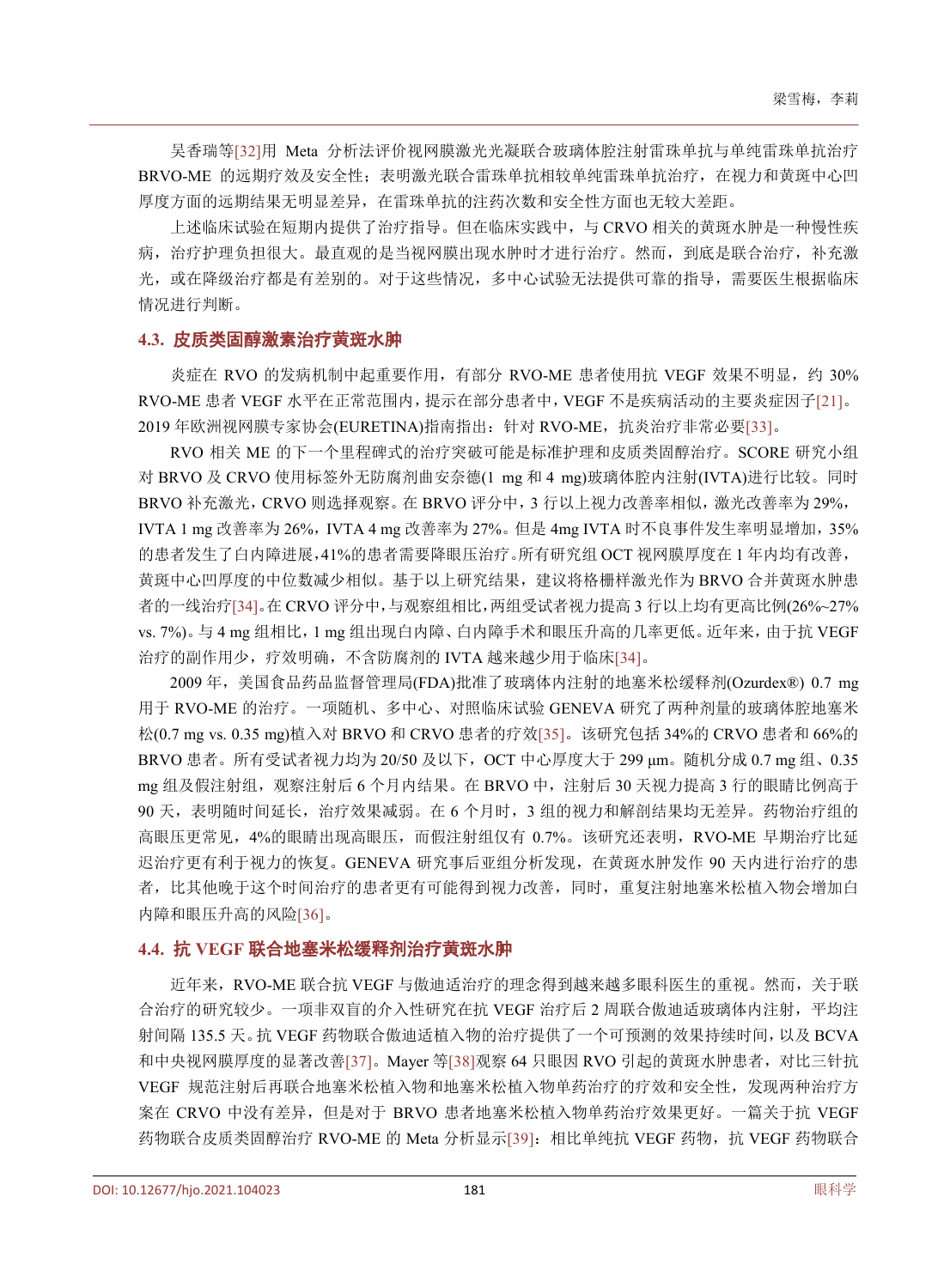皮质类固醇激素治疗 RVO-ME 具有起效快、注射次数少、更加经济的特点。但不良反应发生率也更高, 主要为高眼压及白内障。

#### **5.** 结论

RVO-ME 治疗的最佳的给药策略仍在研究中。抗 VEGF 和傲迪适联合治疗起到互补作用,未来潜在 的联合治疗策略,最佳的再治疗时间,治疗频率将是研究重点。

# 参考文献

- <span id="page-4-0"></span>[1] Scott, I.U., Van Veldhuisen, P.C., Ip, M.S., Blodi, B.A., Oden, N.L., Awh, C.C., *et al*. (2017) Effect of Bevacizumab vs Aflibercept on Visual Acuity among Patients with Macular Edema Due to Central Retinal Vein Occlusion: The SCORE2 Randomized Clinical Trial. *JAMA*, **317**, 2072-2087. <https://doi.org/10.1001/jama.2017.4568>
- <span id="page-4-1"></span>[2] Ip, M. and Hendrick, A. (2018) Retinal Vein Occlusion Review. *Asia*-*Pacific Journal of Ophthalmology* (*Philadelphia, Pa*.), **7**, 40-45. <https://doi.org/10.22608/APO.2017163442>
- <span id="page-4-2"></span>[3] Rogers, S., McIntosh, R.L., Journ, G.D., Lim, L., Wang, J.J., Mitchell, P., *et al*. (2010) The Prevalence of Retinal Vein of Clusion: Pooled Data from Population Studies from the United States, Europe, Asia, and Australia. *Ophthalmology*, **117**, 313-319.E1. <https://doi.org/10.1016/j.ophtha.2009.07.017>
- <span id="page-4-3"></span>[4] Hayreh, S.S., Zimmerman, M.B. and Podhajsky, P. (1994) Incidence of Various Types of Retinal Vein Occlusion and Their Recurrence and Demographic Characteristics. *American Journal of Ophthalmology*, **117**, 429-441. [https://doi.org/10.1016/S0002-9394\(14\)70001-7](https://doi.org/10.1016/S0002-9394(14)70001-7)
- <span id="page-4-4"></span>[5] The Central Vein Occlusion Study Group (1997) Natural History and Clinical Management of Central Retinal Vein Occlusion. *Archives of Ophthalmology*, **115**, 486-491. <https://doi.org/10.1001/archopht.1997.01100150488006>
- <span id="page-4-5"></span>[6] O'Mahoney, P.R., Wong, D.T. and Ray, J.G. (2008) Retinal Vein Occlusion and Traditional Risk Factors for Atherosclerosis. *Archives of Ophthalmology*, **126**, 692-699. <https://doi.org/10.1001/archopht.126.5.692>
- <span id="page-4-6"></span>[7] Yen, Y.C., Weng, S.F., Chen, H.A. and Lin, Y.-S. (2013) Risk of Retinal Vein Occlusion in Patients with Systemic Lupus Erythematosus: A Population-Based Cohort Study. *British Journal of Ophthalmology*, **97**, 1192-1196. <https://doi.org/10.1136/bjophthalmol-2013-303265>
- <span id="page-4-7"></span>[8] The Eye Disease Case-Control Study Group (1993) Risk Factors for Branch Retinal Vein Occlusion. *American Journal of Ophthalmology*, **116**, 286-296. [https://doi.org/10.1016/S0002-9394\(14\)71345-5](https://doi.org/10.1016/S0002-9394(14)71345-5)
- <span id="page-4-8"></span>[9] Eye Disease Case-Control Study Group (1996) Risk Factors for central Retinal Vein Occlusion. *Archives of ophthalmology*, **114**, 545-554. <https://doi.org/10.1001/archopht.1996.01100130537006>
- <span id="page-4-9"></span>[10] Rath, E.Z., Frank, R.N., Shin, D.H. and Kim, C. (1992) Risk Factors for Retinal Vein Occlusions. A Case-Control Study. *Ophthalmology*, **99**, 509-514. [https://doi.org/10.1016/S0161-6420\(92\)31940-2](https://doi.org/10.1016/S0161-6420(92)31940-2)
- <span id="page-4-10"></span>[11] Gunther, J., Scott, I.U. and Ip, M. (2008) Retinal Venous Occlusive Disease. In: Albert, D.M., Miller, J.W., Azar, D.T. and Blodi, B.A., Eds., Eds., *Albert & Jakobiec*'*s Principles and Practice of Ophthalmology*, 3rd Edition. Elsevier Inc., Philadelphia, 1755-1773.
- <span id="page-4-11"></span>[12] Risard, S.M., Pieramici, D.J., Rabena, M.D., Basefsky, J.C., Avery, R.L., Castellarin, A.A., *et al*. (2011) Intravitreal Ranibizumab for Macular Edema Secondary to Central Retinal Vein Occlusion. *Retina*, **31**, 1060-1067. <https://doi.org/10.1097/IAE.0b013e3181fbce76>
- <span id="page-4-12"></span>[13] Ramchandran, R.S., Fekrat, S., Stinnett, S.S. and Jaffe, G.J. (2008) Fluocinolone Acetonide Sustained Drug Delivery Device for Chronic Central Retinal Vein Occlusion: 12-Month Results. *American Journal of Ophthalmology*, **146**, 285-291. <https://doi.org/10.1016/j.ajo.2008.03.025>
- <span id="page-4-13"></span>[14] Sun, C., Li, X.X., He, X.J., Zhang, Q. and Tao, Y. (2013) Neuroprotective Effect of Minocycline in a Rat Model of Branch Retinal Vein Occlusion. *Experimental Eye Research*, **113**, 105-116. <https://doi.org/10.1016/j.exer.2013.05.018>
- <span id="page-4-14"></span>[15] Jovanovic, J., Liu, X., Kokona, D., Zinkernagel, M.S. and Ebneter, A. (2020) Inhibition of Inflammatory Cells Delays Retinal Degeneration in Experimental Retinal Vein Occlusion in Mice. *Glia*, **68**, 574-588. <https://doi.org/10.1002/glia.23739>
- <span id="page-4-15"></span>[16] Yafai, Y., Iandiev, I., Wiedemann, P., Reichenbach, A. and Eichler, W. (2004) Retinal Endothelial Angiogenic Activity: Effects of Hypoxia and Glial (Müller) Cells. *Microcirculation*, **11**, 577-586. <https://doi.org/10.1080/10739680490503375>
- <span id="page-4-16"></span>[17] Noma, H., Funatsu, H., Harino, S., Mimura, T., Eguchi, S. and Hori, S. (2011) Vitreous Inflammatory Factors in Macular Edema with Central Retinal Vein Occlusion. *Japanese Journal of Ophthalmology*, **55**, 248-255. <https://doi.org/10.1007/s10384-011-0016-4>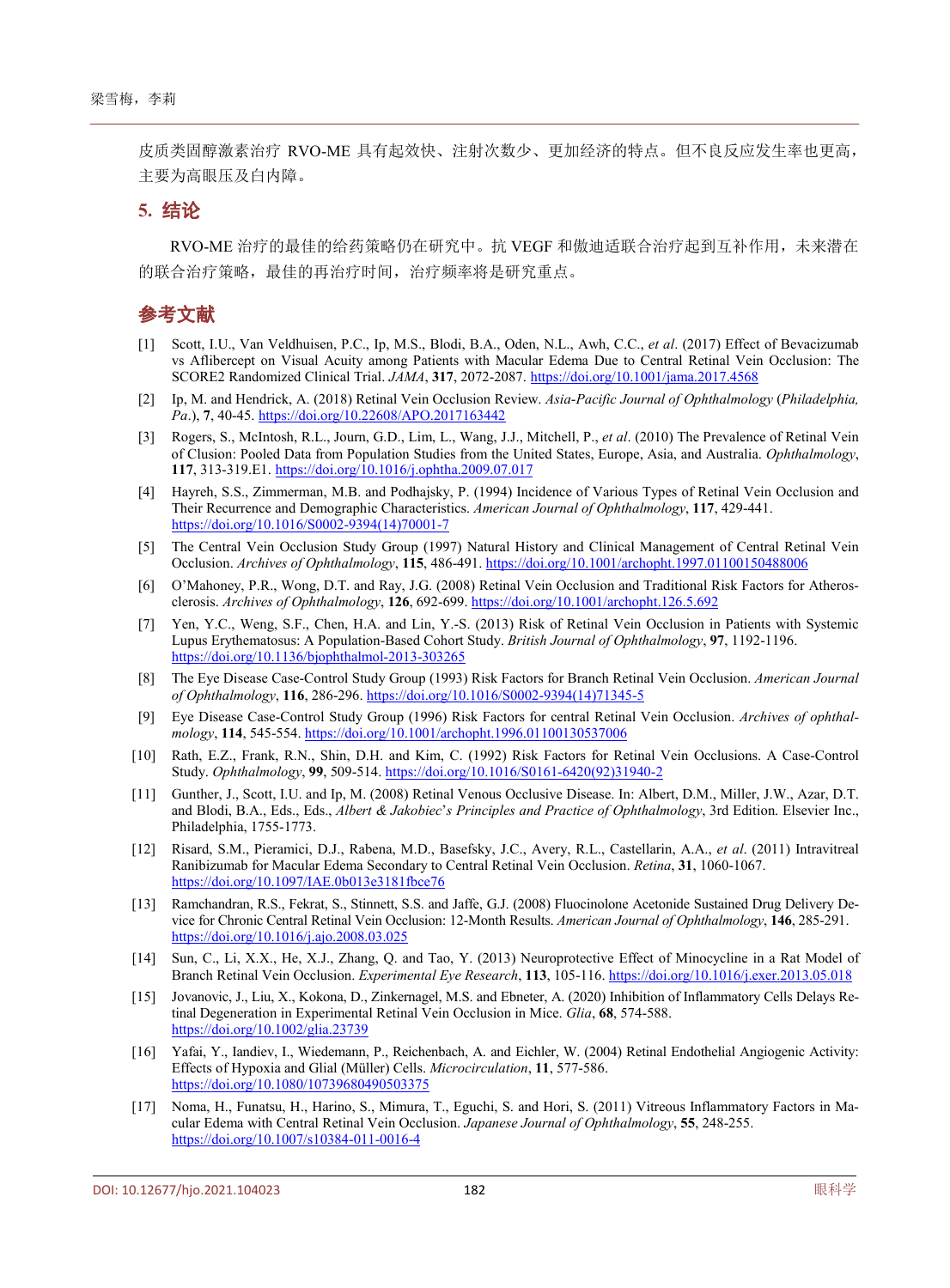- <span id="page-5-0"></span>[18] Noma, H., Mimura, T. and Eguchi, S. (2013) Association of Inflammatory Factors with Macular Edema in Branch Retinal Vein Occlusion. *JAMA Ophthalmology*, **131**, 160-165. <https://doi.org/10.1001/2013.jamaophthalmol.228>
- <span id="page-5-1"></span>[19] Suzuki, Y., Nakazawa, M., Suzuki, K., Yamazaki, H. and Miyagawa, Y. (2011) Expression Profiles of Cytokines and Chemokines in Vitreous Fluid in Diabetic Retinopathy and Central Retinal Vein Occlusion. *Japanese Journal of Ophthalmology*, **55**, 256-263. <https://doi.org/10.1007/s10384-011-0004-8>
- <span id="page-5-2"></span>[20] 韩丹. 中青年人和老年人视网膜中央静脉阻塞前房水中 VEGF、IL-6 和 IL-8 因子水平的临床研究[D]: [硕士学位论 文]. 石家庄: 河北医科大学, 2018: 1-35.
- <span id="page-5-3"></span>[21] Noma, H., Funatsu, H., Mimura, T., Harino, S. and Hori, S. (2009) Vitreous Levels of Interleukin-6 and Vascular Endothelial Growth Factor in Macular Edema with Central Retinal Vein Occlusion. *Ophthalmology*, **116**, 87-93. <https://doi.org/10.1016/j.ophtha.2008.09.034>
- <span id="page-5-4"></span>[22] The Central Vein Occlusion Study Group (1995) Evaluation of Grid Pattern Photocoagulation for Macular Edema in Central Vein Occlusion. The Central Vein Occlusion Study Group M Report. *Ophthalmology*, **102**, 1425-1433.
- <span id="page-5-5"></span>[23] Branch Vein Occlusion Study Group (1986) Argon Laser Scatter Photocoagulation for Prevention of Neovascularization and Vitreous Hemorrhage in Branch Vein Occlusion. A Randomized Clinical Trial. *Archives of ophthalmology*, **104**, 34-41. <https://doi.org/10.1001/archopht.1986.01050130044017>
- <span id="page-5-6"></span>[24] Campochiaro, P.A., Hafiz, G., Mir, T.A., Scott, A.W., Solomon, S., Zimmer-Galler, I., *et al*. (2015) Scatter Photocoagulation Does Not Reduce Macular Edema or Treatment Burden in Patients with Retinal Vein Occlusion: The RELATE Trial. *Ophthalmology*, **122**, 1426-1437. <https://doi.org/10.1016/j.ophtha.2015.04.006>
- <span id="page-5-7"></span>[25] Wykoff, C.C., Ou, W.C., Wang, R., Brown, D.M., Cone, C., Zamora, D., *et al*. (2017) Peripheral Laser for Recalcitrant Macular Edema Owing to Retinal Vein Occlusion: The WAVE Trial. *Ophthalmology*, **124**, 919-921. <https://doi.org/10.1016/j.ophtha.2017.01.049>
- <span id="page-5-8"></span>[26] Funk, M., Kriechbaum, K., Prager, F., Benesch, T., Georgopoulos, M., Zlabinger, G.J., *et al*. (2009) Intraocular Concentrations of Growth Factors and Cytokines in Retinal Vein Occlusion and the Effect of Therapy with Bevacizumab. *Investigative Ophthalmology & Visual Science*, **50**, 1025-1032. <https://doi.org/10.1167/iovs.08-2510>
- <span id="page-5-9"></span>[27] Brown, D.M., Campochiaro, P.A., Singh, R.P., Li, Z., Gray, S., Saroj, N., *et al*. (2010) Ranibizumab for Macular Edema Following Central Retinal Vein Occlusion: Six-Month Primary End Point Results of a Phase III Study. *Ophthalmology*, **117**, 1124-1133.e1. <https://doi.org/10.1016/j.ophtha.2010.02.022>
- <span id="page-5-10"></span>[28] Heier, J.S., Campochiaro, P.A., Yau, L., L,i Z., Saroj, N., Rubio, R.G., *et al*. (2012) Ranibizumab for Macular Edema Due to Retinal Vein Occlusions: Long-Term Follow-Up in the HORIZON Trial. *Ophthalmology*, **119**, 802-809. <https://doi.org/10.1016/j.ophtha.2011.12.005>
- <span id="page-5-11"></span>[29] Campochiaro, P.A., Clark, W.L., Boyer, D.S., Heier, J.S., Brown, D.M., Vitti, R., *et al*. (2015) Intravitreal Aflibercept for Macular Edema Following Branch Retinal Vein Occlusion: The 24-Week Results of the VIBRANT Study. *Ophthalmology*, **122**, 538-544. <https://doi.org/10.1016/j.ophtha.2014.08.031>
- <span id="page-5-12"></span>[30] Heier, J.S., Clark, W.L., Boyer, D.S., Brown, D.M., Vitti, R., Berliner, A.J., *et al*. (2014) Intravitreal Aflibercept Injection for Macular Edema Due to Central Retinal Vein Occlusion: Two-Year Results from the COPERNICUS Study. *Ophthalmology*, **121**, 1414-1420.e1. <https://doi.org/10.1016/j.ophtha.2014.01.027>
- <span id="page-5-13"></span>[31] Ogura, Y., Roider, J., Korobelnik, J.F., Holz, F.G., Simader, C., Schmidt-Erfurth, U., *et al*. (2014) Intravitreal Aflibercept for Macular Edema Secondary to Central Retinal Vein Occlusion: 18-Month Results of the Phase 3 GALILEO Study. *American Journal of Ophthalmology*, **158**, 1032-1038.E2. <https://doi.org/10.1016/j.ajo.2014.07.027>
- <span id="page-5-14"></span>[32] 吴香瑞, 梁凤鸣, 宋帅. 联合方案治疗 BRVO-ME 远期疗效的 Meta 分析[J]. 国际眼科杂志, 2021, 21(1): 92-98. <https://doi.org/10.3980/j.issn.1672-5123.2021.1.19>
- <span id="page-5-15"></span>[33] Schmidt-Erfurth, U., Garcia-Arumi, J., Gerendas, B.S., Midena, E., Sivaprasad, S., Tadayoni, R., *et al*. (2019) Guidelines for the Management of Retinal Vein Occlusion by the European Society of Retina Specialists (EURETINA). *Ophthalmologica*, **242**, 123-162. <https://doi.org/10.1159/000502041>
- <span id="page-5-16"></span>[34] Scott, I.U., Ip, M.S., VanVeldhuisen, P.C., Oden, N.L., Blodi, B.A., Fisher, M., *et al*. (2009) A Randomized Trial Comparing the Efficacy and Safety of Intravitreal Triamcinolone with Standard Care to Treat Vision Loss Associated with Macular Edema Secondary to Branch Retinal Vein Occlusion: The Standard Care vs Corticosteroid for Retinal Vein Occlusion (SCORE) Study Report 6. *Archives of ophthalmology*, **127**, 1115-1128. <https://doi.org/10.1001/archophthalmol.2009.233>
- <span id="page-5-17"></span>[35] Haller, J.A., Bandello, F., Belfort Jr., R., Blumenkranz, M.S., Gillies, M., Heier, J., *et al*. (2010) Randomized, Sham-Controlled Trial of Dexamethasone Intravitreal Implant in Patients with Macular Edema Due to Retinal Vein Occlusion. *Ophthalmology*, **117**, 1134-1146.e3. <https://doi.org/10.1016/j.ophtha.2010.03.032>
- <span id="page-5-18"></span>[36] Haller, J.A., Bandello, F., Belfort Jr., R., Blumenkranz, M.S., Gillies, M., Heier, J., *et al*. (2011) Dexamethasone Intravitreal Implant in Patients with Macular Edema Related to Branch or Central Retinal Vein Occlusion: Twelve-Month